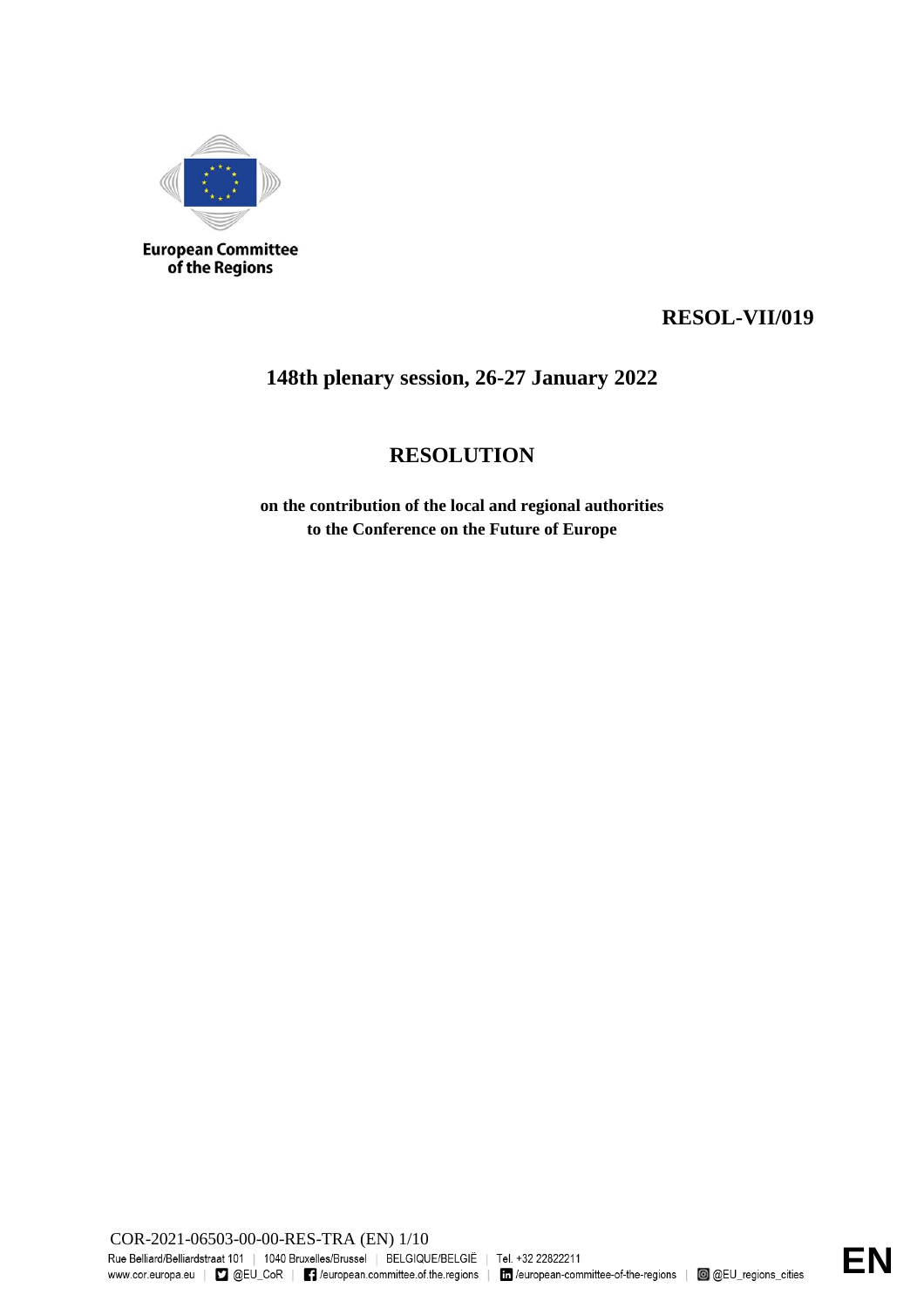# **Resolution of the European Committee of the Regions on the contribution of local and regional authorities to the Conference on the Future of Europe**

### THE EUROPEAN COMMITTEE OF THE REGIONS (CoR),

### Having regard to:

- the Resolution on the European Committee of the Regions' priorities for 2020-2025<sup>1</sup>,
- the Resolutions of the European Committee of the Regions on the Conference on the Future of Europe of 12 February  $2020^2$  and of 7 May  $2021^3$ ,
- the Resolution of the European Committee of the Regions on the 2022 Work Programme of the European Commission of 2 December 2021<sup>4</sup>,
- the report of the European Committee of the Regions' High Level Group on European Democracy;

#### Whereas:

- a. The EU consists of 27 Member States, 280 regions and almost 90 000 municipalities, the principle of united in diversity must be a guiding one in the functioning of the EU;
- b. citizens and their regional and local delegates to the Conference on the Future of Europe expect tangible outcomes that improve the functioning of the EU institutions and lead to reformed EU governance focusing on proximity and participation, in order to increase people's trust in the EU and its democratic legitimacy;
- c. the inclusion of a strong delegation of regional and local political representatives in the Conference Plenary helped to bring the debates close to the concerns of citizens, with the aim of providing a territorial dimension to the future outcomes of the Conference;
- d. the key proposals raised by the local and regional delegates to the Conference have met general consent in the Conference Plenary, Working Groups, the caucuses of the political families, and the Multilingual Digital Platform;

# *European democracy*

1. believes that democracy is a fundamental value of the EU underpinned by the rule of law and expressed by citizens' trust in European, national, regional and local elections; considers that European, national, local and regional democracies, built on their regional parliaments and governments, councils and mayors legitimised by elections are fully complementary and mutually reinforcing and that democracy should be respected as a universal value across the EU;

1

<sup>1</sup> COR-2020-01392-00-00-RES-TRA

<sup>2</sup> COR-2020-00192-00-00-RES-TRA

<sup>3</sup> COR-2021-01674-00-00-RES-TRA

<sup>4</sup> COR-2021-05507-00-00-RES-TRA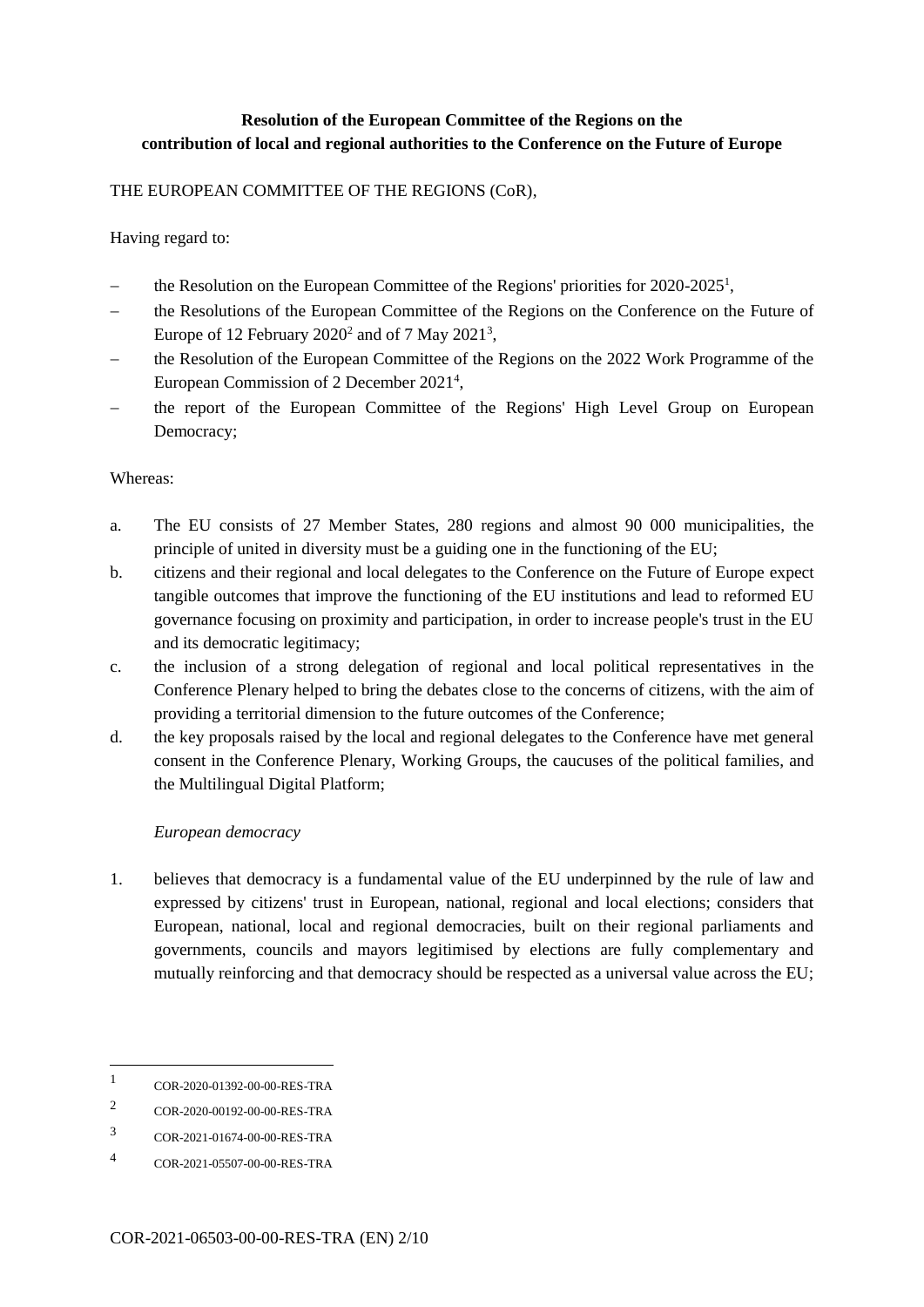- 2. considers that in order to address citizens' increasing demand for tackling democratic deficit, the EU needs to promote a model of "House of European Democracy " constructed on a threedimensional legitimacy - European, national, regional and local corresponding to the vote cast by citizens at each level; regional parliaments with legislative powers will have a particular role to play here, due to their function as intermediaries between the citizens and the supranational level;
- 3. is convinced that representative and participative European democracy should work in a complementary manner to ensure that democracy delivers results to citizens in the places they live in;
- 4. points out that democracy is geared towards the participation of all people and that, in Europe, legitimacy arises primarily from people's lived experience of subsidiarity; therefore sees a good future for a citizens' Europe; in this context the active involvement of local and regional representatives at European level will be particularly important;
- 5. stresses the need for greater participation and engagement of citizens in EU policies through stronger electoral representation at all levels of governance, and considers that this will contribute to the Europeanisation of the public space; calls on the European Parliament, the Commission and the Council to boost representative democracy by increasing the funding available to political parties, groups and foundations present at EU level, including those representing the national, regional and local level;
- 6. believes that there is scope for better use of the existing Treaty framework via better synergies between the various levels of governance; however, Treaty changes should not be excluded if duly justified;
- 7. calls for building on the experience of the Conference to develop permanent and place-based dialogue with citizens as a participatory mechanism that would better link the EU with the realities at local, county, regional and national levels; believes that this permanent dialogue with citizens would prove its added value in the context of European, national and regional / county / local elections; in this regard, the work of the centres that form part of the Europe Direct network is noteworthy, as is that of the host structures which act as drivers for the dissemination of European values and the debate on the European project. In the same vein, local and regional authorities should encourage permanent forums for European dialogue and debate with the various actors in their region, with a view to bringing the European integration project closer to the citizens;
- 8. calls for new forms of civic participation to be institutionalised at European Union level by means of citizens' dialogues with randomly selected citizens on specific topics;
- 9. highlights that EU regions, counties and cities have tangible know-how related to citizens' participation and recalls that they have organised the majority of the nearly 5000 citizens' dialogues and events held in the context of the Conference; reiterates its readiness to continue to organise local dialogues aimed at narrowing the gap between European institutions and citizens through engagement at local, county and regional level;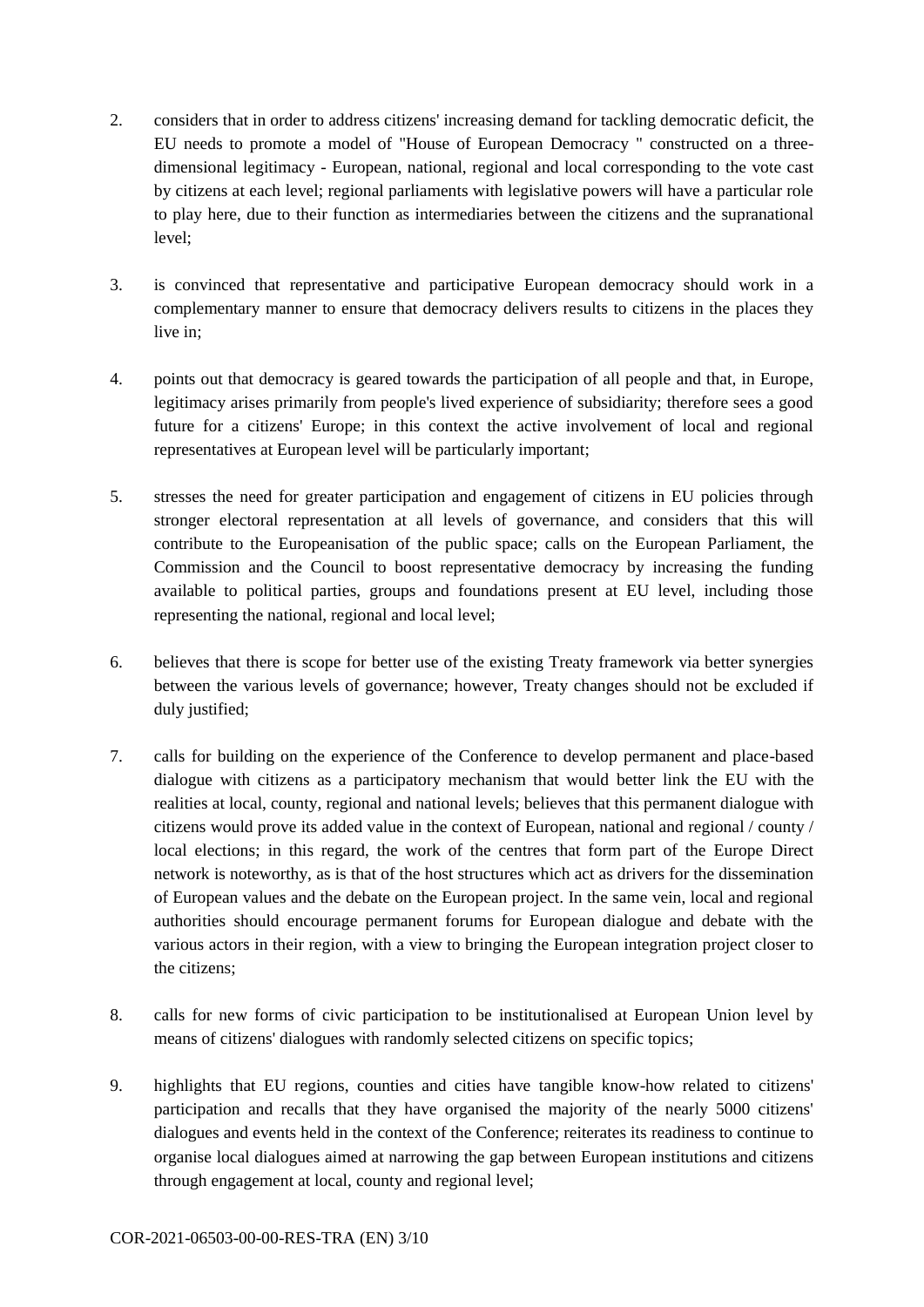### *Active subsidiarity and proportionality in the European decision making process*

- 10. recommends that the principles of multi-level governance and partnership be expanded and incorporated into the legislative and regulatory provisions of all EU policies that have a regional or local impact; reiterates its call for the codification of the principles of multi-level governance and partnership beyond the ESIF in an inter-institutional Code of Conduct, and for their inclusion in the Inter-Institutional Agreement on Better Law-Making;
- 11. stresses that the European Missions, as a new and vital instrument in tackling burning societal challenges, are a real test of the EU's impact and credibility. They need to have widespread legitimacy and acceptance. As the European Commission has highlighted, the role of cities and regions with all their stakeholders and citizens is crucial in achieving the ambitious targets of the EU Missions. Also calls on the EU Missions to define clear roadmaps and create a systemic new multi-governance approach and methodologies on experimenting, prototyping, monitoring, and scaling up the activities on all governance levels;
- 12. calls for strengthening the principle of active subsidiarity through amendments to Protocol 2 of the Lisbon Treaty on the application of the subsidiarity and proportionality principles; demands that such amendments extend the deadline for scrutinising subsidiarity under the "Early Warning Mechanism" to twelve weeks, introduce a systematic use of the subsidiarity "grid" developed by the CoR and introduce a "green card procedure", allowing for a significant number of national or regional parliaments to propose EU legislation;
- 13. proposes that impact assessments include a territorial dimension, and that the principle of proportionality gets the same legal consideration as the principle of subsidiarity;
- 14. calls to for the CoR to be gradually upgraded from an advisory body to a co-deciding body of the European Union on key policies areas with territorial impact;
- 15. The importance of the initiatives launched by the European Committee of the Regions with regard to subsidiarity and the improvement of European legislation must be highlighted; not just the subsidiarity network but also RegHub, which is playing an increasingly larger role and is proving to be very useful to the European Commission;
- 16. points out that the CoR represents a dimension of European policy that other EU bodies cannot, and that the CoR's regional and local perspective therefore makes an indispensable contribution to policy-making and legitimacy within the European Union;
- 17. considers it essential that the CoR should focus its work on policies with territorial impact, and therefore predominantly on matters in which local and regional authorities are either involved at implementing level or are significantly affected;
- 18. calls for a mandate for the European Parliament, the European Commission and the Council of the EU to discuss CoR opinions adopted after a mandatory consultation, and to give substantiated reasons if those opinions are not taken into account;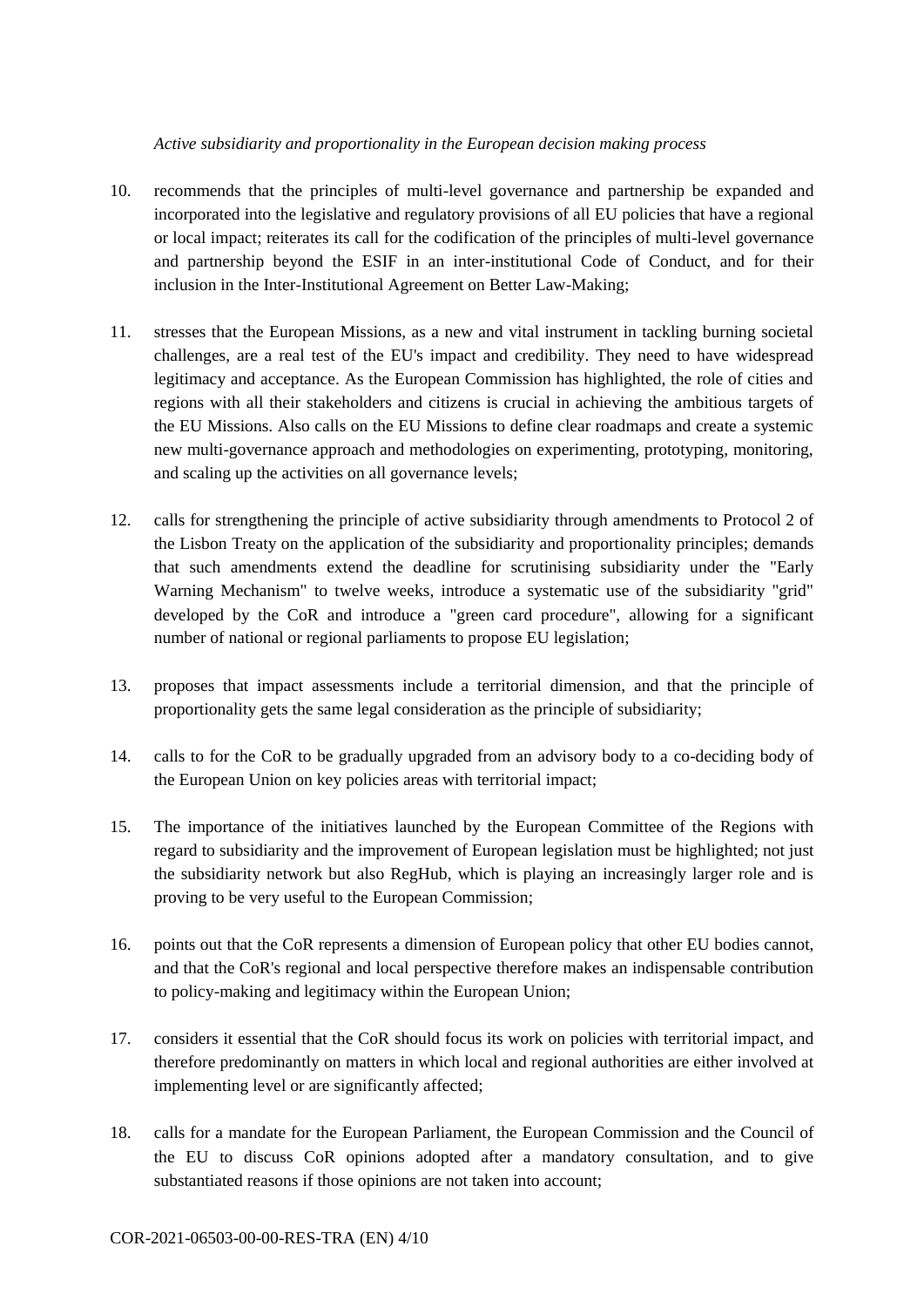- 19. requests that the CoR should be granted access to trilogues and related documents, provided that it has delivered an opinion on the proposal in question under Article 307 TFEU; demands that the CoR is given the ability to propose compromises to the co-legislators, which will enable them to receive valuable input regarding the implementation realities on the ground;
- 20. calls for better inter-institutional synergies, for instance by involving the CoR in the work of the structures of the European Parliament and the Council of the European Union (e.g. commissions, committees and working groups) and the comitology procedure;
- 21. recalls that 70 % of legislation is implemented at regional and local level, asks to be consulted in the EU's annual and multi-annual planning, agenda and priority-setting processes, such as those foreseen under the Inter-Institutional Agreement on Better Law-Making; in this connection, highlights the added value of the RegHub network and calls for it to be strengthened;
- 22. is convinced that giving greater consideration to the specific experiences of local and regional authorities in the implementation of EU law will lead to better regulation in the European Union;
- 23. stresses that any evolution of the European electoral law, including the possible introduction of transnational lists, must respect the principle of territorial representation and ensure the connection to the local and regional dimensions of EU policies, and the proximity of the Members of the European Parliament to citizens;

# *European values and the rule of law*

- 24. points out that local and regional authorities have an important role to play in strengthening the rule of law, condemns therefore any attempts to attack the rule of law, instrumentalise the judicial system and undermine European values, rights and the supremacy of EU law over national law; underlines that local and regional authorities must be involved in monitoring the rule of law and assessing it based on the criteria developed by the Venice Commission;
- 25. reiterates its call for steps to be taken to strengthen the EU's and Members States' authority, the credibility of public rule of law institutions, and regional authorities as incubators of democracy;
- 26. considers that breaches of the rule of law principle must result in suspension of payments or financial corrections, and that in the event of such measures, those beneficiaries of EU funding including local and regional authorities, not responsible for the breaches of the rule of law should continue to receive financial support from the Member State concerned;
- 27. recognises that the COVID-19 crisis has exacerbated existing disparities in the European regions; calls therefore on the Conference's components to reinforce European solidarity and recognise cohesion as a fundamental European value;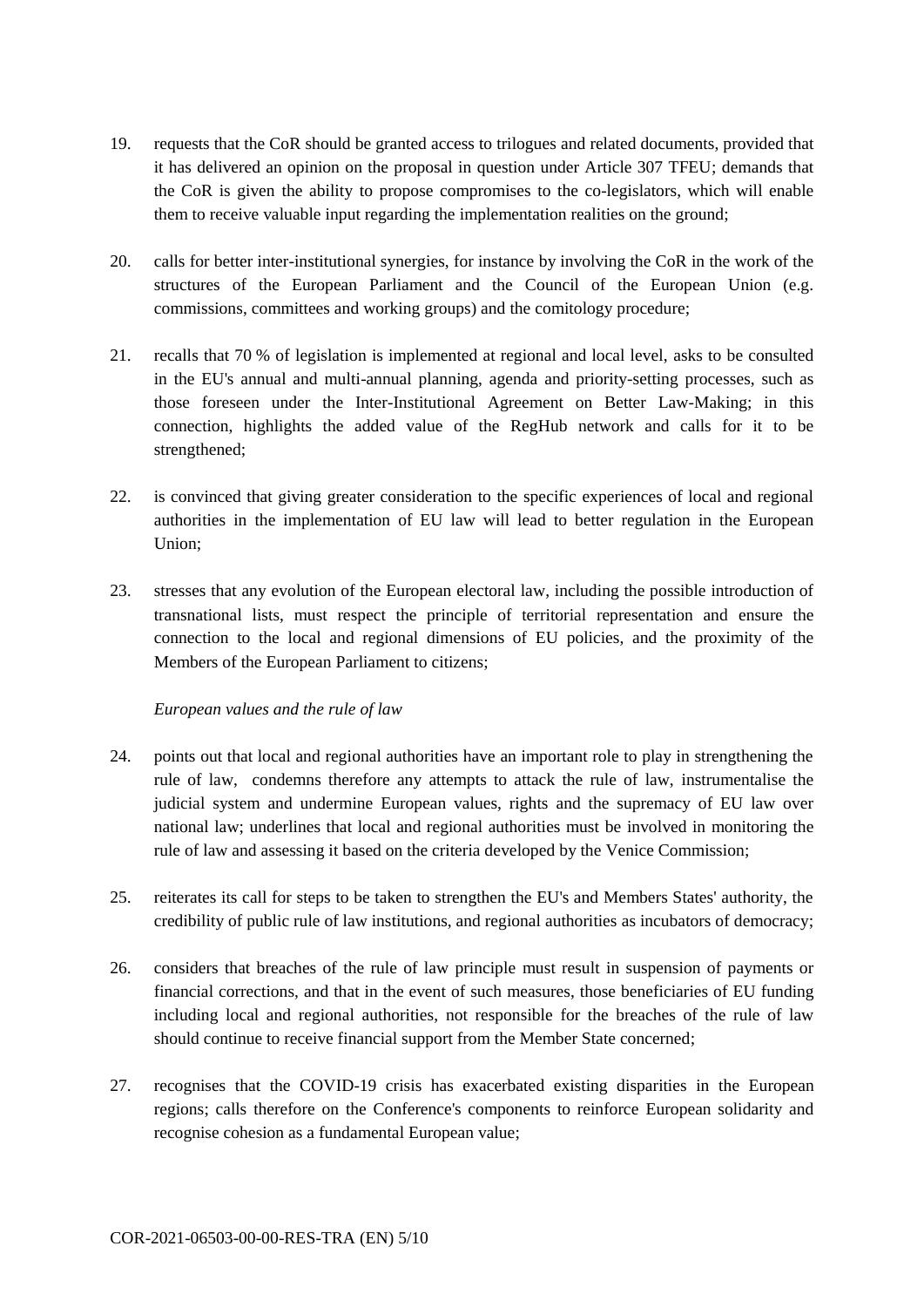28. proposes the establishment of an Erasmus programme for local and regional politicians to help develop their knowledge of the EU, increase fund delivery and improve the quality of policy implementation;

#### *Youth, education and culture*

- 29. points out that the Conference on the Future of Europe should be used to spearhead efforts to achieve the Union of Equality, effectively addressing all forms of discrimination; considers it essential to better ensure that gender equality principles are mainstreamed throughout EU legislation and "gender-impact assessments" are introduced for each newly proposed piece of EU legislation;
- 30. considers that the Conference on the Future of Europe should make proposals for the sustainable protection and promotion of minorities in the EU, building on the proposals of the successful Minority SafePack Citizens' Initiative;
- 31. underlines the need to address the threats of disinformation in Europe and calls for the introduction of a Europe-wide curriculum for civic education, the promotion of European democratic values, critical thinking, digital skills and media literacy, to be developed and deployed in partnership with local and regional authorities;
- 32. calls for strong action at EU level to reduce regional disparities in education, particularly in remote, cross-border, rural and poor urban areas; demands that the EU support national and regional efforts to future-proof education through the development of new teaching tools such as Pan-European multilingual digital platforms for the broad dissemination of educational content;
- 33. highlights the importance of continuing to expand the recipients, opportunities and funds of the Erasmus+ programme, which is the most important instrument the European Union relies on to create a shared European awareness. In particular, the current resources and opportunities it offers at school level should be given a boost, as should those allocated to the various fields of public administration so that, in this case, it becomes a programme for the exchange of best practices, broadening the scope of the current Erasmus for Public Administrations programme;
- 34. considers that tackling youth unemployment and youth and child poverty should become a priority in all European regions, cities and rural areas;
- 35. considers that universal access to culture and sport activities is the key to enabling economic and social development and increasing the overall number of people, especially young people, involved in such activities, thereby facilitating the promotion of common European values;

# *Climate, Environment and Resilience*

36. recalls that regions and cities play a decisive role in implementing most mitigation and adaptation actions, in responding to climate disasters and in ensuring the active engagement of local communities in the green transition; demands, therefore, a clear institutional involvement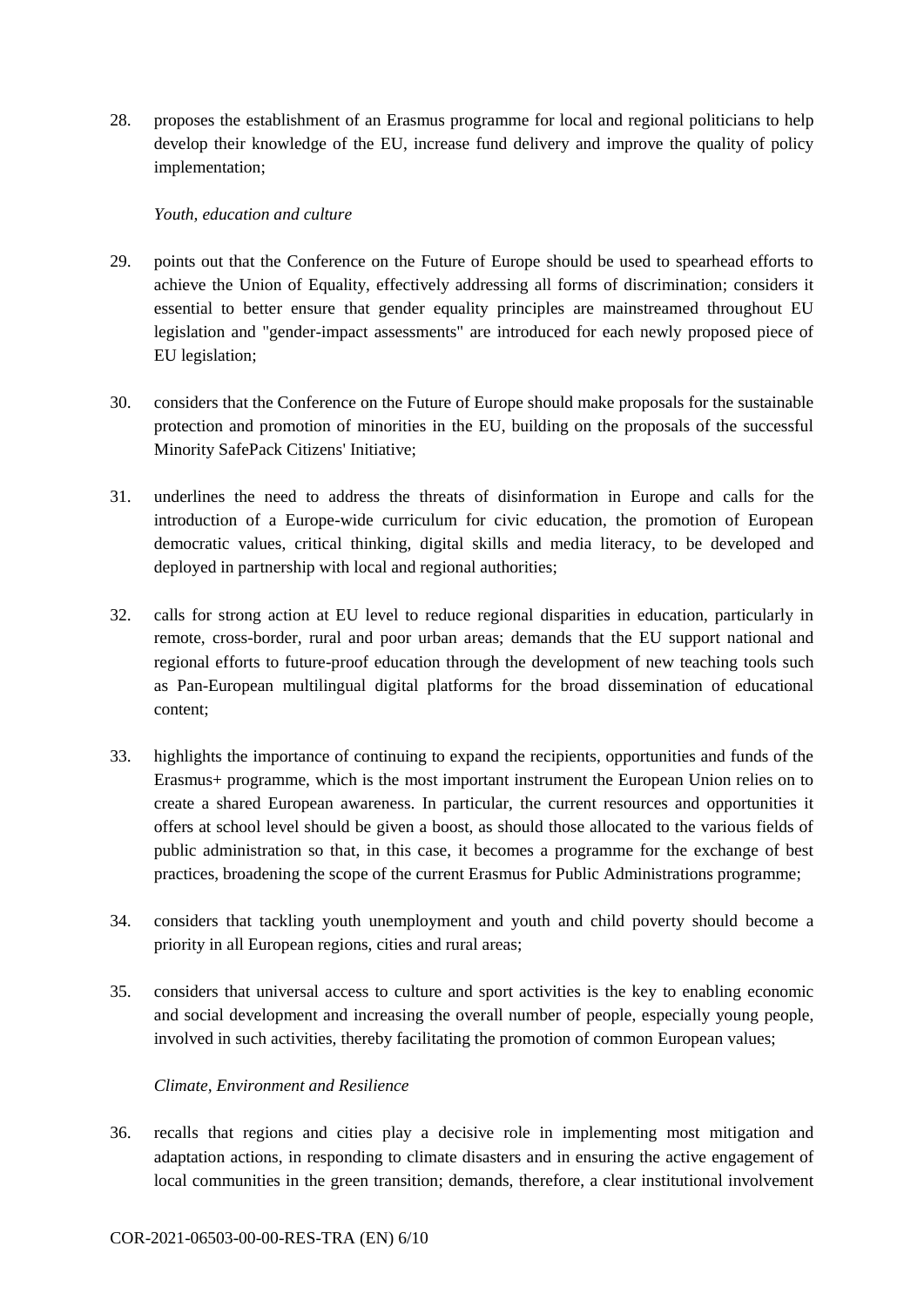of local and regional authorities in the design and implementation of climate, energy and environmental policies, for direct access to EU funding, the minimisation of bureaucratic obstacles, and for coordinated programmes across all levels of governance and, in particular, the investment plans in support of the European Green Deal and the Recovery and Resilience Plans; underlines that direct funding is the precondition for cities and regions to be ready to uptake the ambitious targets being negotiated under the Fit for 55 package;

- 37. highlights the territorial dimension of the European Green Deal and the interaction with the digital transformation and social policies; demands that the monitoring of the climate measures in the recovery and resilience plans takes into account the Local Green Deals; proposes a European Regional Scoreboard with clear, targeted, user-friendly indicators to measure and monitor the impacts of the European Green Deal at the level of NUTS 2 regions;
- 38. reiterates its demands for a systematic organisation of multilevel platforms and dialogues to deliver structured and inclusive participation of local and regional authorities in planning and implementing Green Deal initiatives, that will also contribute to resilient local communities; emphasises that the success of the Green Deal requires a rapid transformation process towards renewable energy systems, their technologies and the adaptation of the associated infrastructure;
- 39. underlines the growing role of local and regional authorities at global and European level for ensuring a just climate transition; notes that the Paris Agreement and the Edinburgh Declaration on the post 2020 global biodiversity framework recognise the relevance of multilevel governance to deliver climate neutrality, biodiversity and sustainable development in line with the UN Sustainable Development Goals; reiterates its support for a system of Regionally and Locally Determined Contributions (RLDCs) to formally acknowledge, monitor and encourage the reduction of greenhouse gas emissions;
- 40. recommends paying attention to the sustainable transformation of the transport sector that must be a just and fair one, making sure that no region is left behind and that sustainable and alternatively fuelled mobility is affordable and accessible for all citizens in all regions; proposes a Just Transition Mechanism for regions depending on the automotive industry in order to manage the changes in the sector, considering that the automotive sector (which provides direct and indirect jobs to 13.8 million Europeans, representing 6.1% of total EU employment) is undergoing a fundamental transformation process on the way towards zero emission vehicles, with huge impacts on regional growth and jobs;

#### *Health Union*

- 41. reiterates its commitment to work towards the creation of a fully-fledged European Health Union that respects the principle of subsidiarity and the legal competences in health; calls for a clearer role for the regional authorities, in particular regions with legislative powers in the field of health, and for local authorities, in the future EU Health Emergency Preparedness and Response Authority, alongside national authorities and EU institutions;
- 42. supports access to eHealth for all EU citizens; calls for a deepening of EU competences in the field of health, including through Treaty changes, particularly to enable the Commission to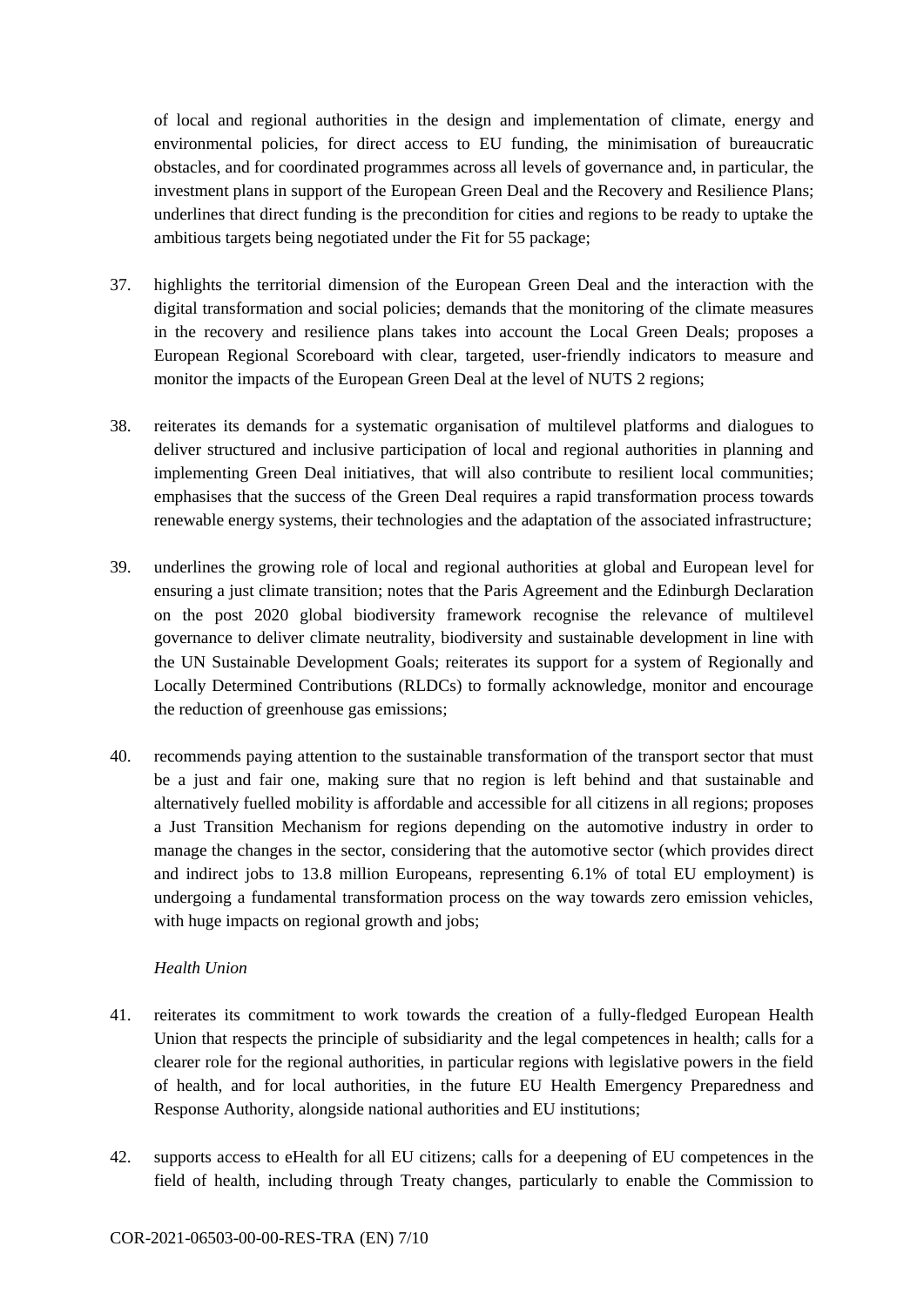formally recognise a public health emergency at Union level; supports the call for strengthening health protection, EU manufacturing capabilities and increasing cooperation in the field of medicines;

43. encourages the development of cross-border healthcare cooperation, including long term EU funding and allowing the free passage across borders of personnel and vehicles working in the emergency services and healthcare. Bureaucratic obstacles still impeding cross-border healthcare and emergency services should be removed quickly and without red tape, in the interests of citizens;

# *Economy, social justice and jobs*

- 44. is convinced that the Conference on the Future of Europe provides genuine momentum for the European pillar of social rights to become the new social rulebook, facilitating the transition to a sustainable economy and access to jobs, while enhancing social cohesion;
- 45. calls for an overhaul of European economic governance, which must better support quality, public, long-term and sustainable investment at all levels of government through reviewed budgetary rules, and improve democratic accountability and efficiency through the better involvement of local and regional authorities in the European Semester via a partnership-based Code of Conduct. Reiterates its position in favour of abandoning unanimous decision-making in taxation, in order to allow the European Union to take the necessary decisions by qualified majority, as in other areas of action;
- 46. calls for use of funding available for recovery, and for the green and digital transitions to facilitate labour market transition, reskilling and upskilling, while ensuring the same level of protection for people working for digital platforms or the gig economy as for those working in the offline economy;
- 47. underlines to role of innovation in developing a stronger economy and ensuring both competitive and sustainable growth; is of the opinion that European innovation requires investment in the necessary capabilities (research infrastructures, broadband networks, supercomputing, Artificial Intelligence and open data sets) and needs to attract scholars and specialists in all European territories;

# *Digital transformation*

- 48. considers that digital transformation will need to ensure the full exploitation of technology, to the benefit of all sectors of society, within an ethical framework respectful of the rights of the citizens, especially in the use of disruptive technologies, and in particular artificial intelligence, while closing the digital divide and making sure digital literacy and connectivity become a reality in all parts of Europe;
- 49. emphasises the need for data security, interoperability and storage and looks forward to the European Commission's proposal for a European cyber security resilience Act; believes that in order to ensure access to digital services and information, including the efficient provision of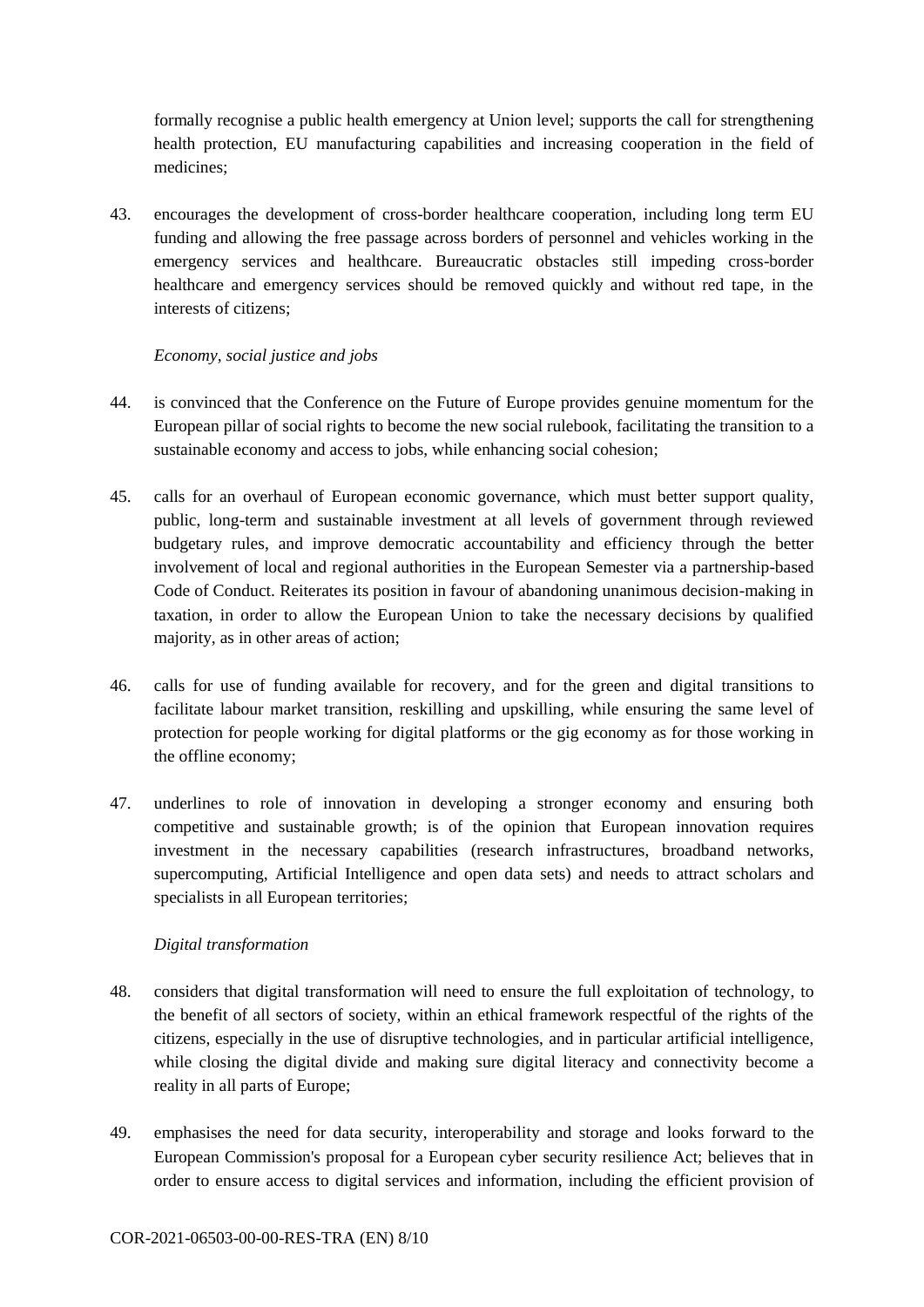public services, it is necessary to invest in secure, high-capacity infrastructure to provide Internet access to both individuals and organisations;

- 50. points out that digital transformation is dependent on a long-term vision for education, research and exchange in digital issues, where the EU must be an innovator and leader in discovering new digital technologies, services and must set appropriate and coherent digital standards;
- 51. considers therefore that the discussion on the future of Europe needs to include "digital cohesion" as an important additional dimension of the traditional concept of economic, social and territorial cohesion defined in the EU Treaty;
- 52. calls for immediate action to address the digital divides among the EU Member States and between urban and rural areas when it comes to connectivity and digital infrastructure, digital skills, access and use of e-government services; calls therefore for the introduction of a "Digital EU Cross-border Service Card" to simplify access to public and emergency services for citizens and businesses in cross-border regions;

#### *Migration*

- 53. calls for a European approach when addressing the root causes of migration as a phenomenon driven by global instability and conflicts, state fragility and climate migration; urges effective capacity building to enhance the efficient and effective management of migration by all levels of governance;
- 54. notes the recognition by citizens and delegates of the pivotal role local and regional authorities play in the integration and inclusion of migrants and refugees in particularly affected areas; calls therefore for the inclusion of local and regional authorities in the design of integration policies; requests the elaboration of a more flexible policy toolbox allowing subnational authorities to steer integration and to measure the success of integration and inclusion policies at regional and local level; and calls for the great potential of voluntary solidarity in our municipalities and regions to be harnessed in a voluntary reception capacity concept, integrated into a comprehensive and long-term policy on migration;
- 55. recommends establishing methodologies for replicating sustainable reception and integration models, such as community sponsorship;

# *Conference on the Future of Europe's outputs and follow up*

sees the Conference on the Future of Europe as a starting point for a fully empowering democratic process at European, national, regional and local level; reiterates the need for a continuous, genuinely inclusive, transparent, decentralised, geographically and politically balanced debate on the future of the European Union; considers that the Conference should follow an open-ended approach, including with regard to reforming policies and institutions, and that it should pave the way for lasting reforms, going beyond the duration of the Conference;